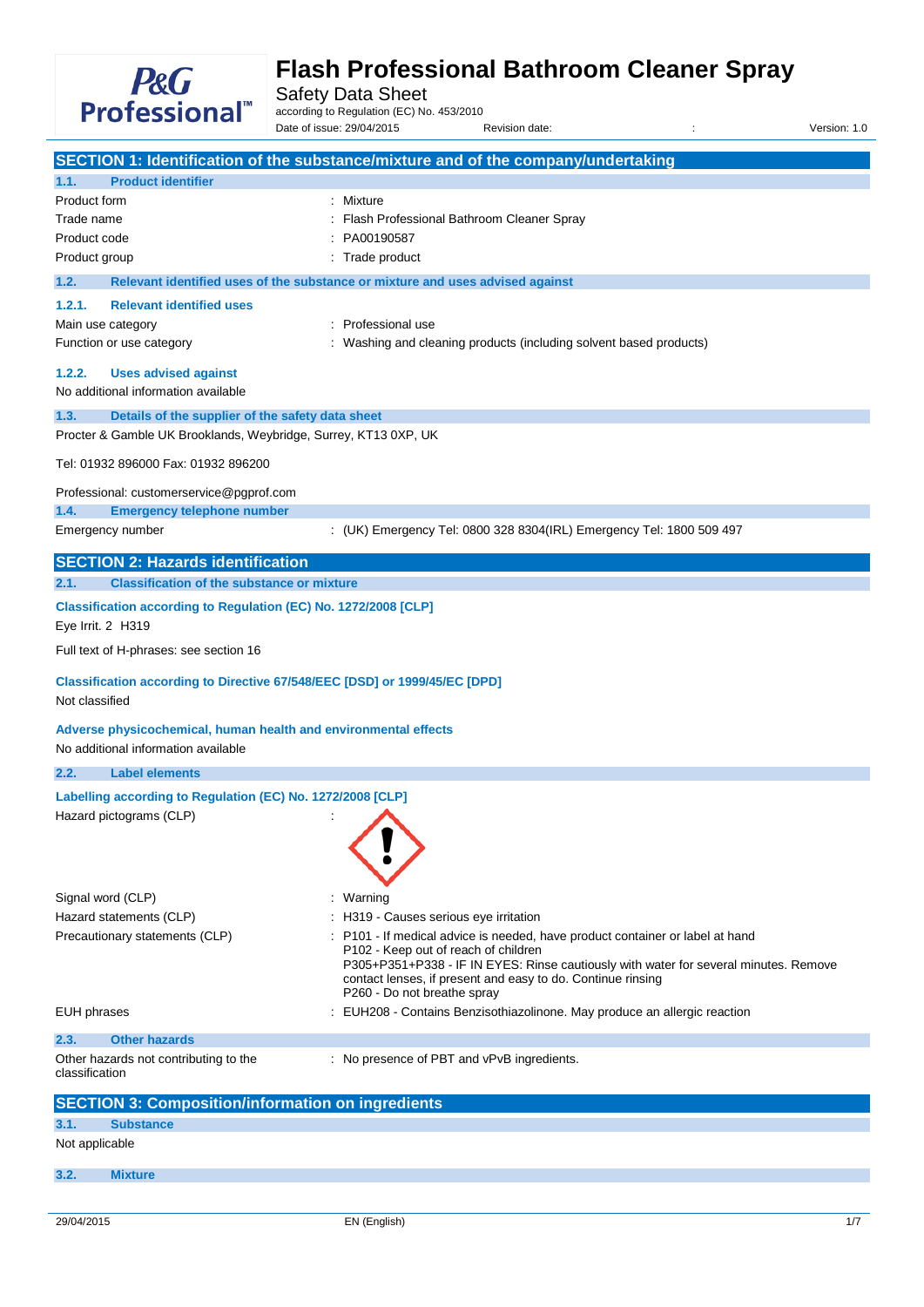Safety Data Sheet

according to Regulation (EC) No. 453/2010

| <b>Name</b>         | <b>Product identifier</b>                                             | $\%$    | <b>Classification according to</b><br>Directive 67/548/EEC | <b>Classification according to</b><br><b>Regulation (EC) No.</b><br>1272/2008 [CLP]                                 |
|---------------------|-----------------------------------------------------------------------|---------|------------------------------------------------------------|---------------------------------------------------------------------------------------------------------------------|
| Deceth-8            | (CAS No) 26183-52-8<br>(EC no) Polymer                                | $1 - 5$ | Xn: R22<br>Xi: R41                                         | Acute Tox. 4 (Oral), H302<br>Eye Dam. 1, H318                                                                       |
| Benzisothiazolinone | (CAS No) 2634-33-5<br>(EC no) 220-120-9<br>(EC index no) 613-088-00-6 | $\lt 1$ | Xn: R22<br>Xi: R41<br>Xi: R38<br>R43<br>N: R50             | Acute Tox. 4 (Oral), H302<br>Skin Irrit. 2, H315<br>Eye Dam. 1, H318<br>Skin Sens. 1, H317<br>Aquatic Acute 1, H400 |

Full text of R- and H-phrases: see section 16

| <b>SECTION 4: First aid measures</b>                                               |                                                                                                                                                                                                                                                                                                         |  |  |
|------------------------------------------------------------------------------------|---------------------------------------------------------------------------------------------------------------------------------------------------------------------------------------------------------------------------------------------------------------------------------------------------------|--|--|
| <b>Description of first aid measures</b><br>4.1.                                   |                                                                                                                                                                                                                                                                                                         |  |  |
| First-aid measures after inhalation                                                | : IF INHALED: remove victim to fresh air and keep at rest in a position comfortable for breathing.<br>Call a POISON CENTER or doctor/physician if you feel unwell.                                                                                                                                      |  |  |
| First-aid measures after skin contact                                              | IF ON SKIN: Wash with plenty of soap and water. Take off contaminated clothing and wash<br>before reuse. If skin irritation or rash occurs: Get medical advice/attention. Discontinue use of<br>product.                                                                                                |  |  |
| First-aid measures after eye contact                                               | IF IN EYES: Rinse cautiously with water for several minutes. Remove contact lenses, if present<br>and easy to do. Continue rinsing. Immediately call a POISON CENTER or doctor/physician.                                                                                                               |  |  |
| First-aid measures after ingestion                                                 | IF SWALLOWED: rinse mouth. Do NOT induce vomiting. Immediately call a POISON CENTER<br>or doctor/physician.                                                                                                                                                                                             |  |  |
| 4.2.<br>Most important symptoms and effects, both acute and delayed                |                                                                                                                                                                                                                                                                                                         |  |  |
| Symptoms/injuries after inhalation                                                 | : Coughing. sneezing.                                                                                                                                                                                                                                                                                   |  |  |
| Symptoms/injuries after skin contact                                               | Redness. Swelling. dryness. Itching.                                                                                                                                                                                                                                                                    |  |  |
| Symptoms/injuries after eye contact                                                | Pain. Redness. Swelling.                                                                                                                                                                                                                                                                                |  |  |
| Symptoms/injuries after ingestion                                                  | Oral mucosal or gastro-intestinal irritation. Nausea. Vomiting. Excessive secretion. Diarrhoea.                                                                                                                                                                                                         |  |  |
| Indication of any immediate medical attention and special treatment needed<br>4.3. |                                                                                                                                                                                                                                                                                                         |  |  |
| Refer to section 4.1.                                                              |                                                                                                                                                                                                                                                                                                         |  |  |
| <b>SECTION 5: Firefighting measures</b>                                            |                                                                                                                                                                                                                                                                                                         |  |  |
| 5.1.<br><b>Extinguishing media</b>                                                 |                                                                                                                                                                                                                                                                                                         |  |  |
| Suitable extinguishing media                                                       | Dry chemical powder, alcohol-resistant foam, carbon dioxide (CO2).                                                                                                                                                                                                                                      |  |  |
| 5.2.<br>Special hazards arising from the substance or mixture                      |                                                                                                                                                                                                                                                                                                         |  |  |
| Fire hazard                                                                        | : No fire hazard. Non combustible.                                                                                                                                                                                                                                                                      |  |  |
| <b>Explosion hazard</b>                                                            | Product is not explosive.                                                                                                                                                                                                                                                                               |  |  |
| Reactivity                                                                         | No dangerous reactions known.                                                                                                                                                                                                                                                                           |  |  |
| 5.3.<br><b>Advice for firefighters</b>                                             |                                                                                                                                                                                                                                                                                                         |  |  |
| Firefighting instructions                                                          | No specific firefighting instructions required.                                                                                                                                                                                                                                                         |  |  |
| Protection during firefighting                                                     | In case of inadequate ventilation wear respiratory protection.                                                                                                                                                                                                                                          |  |  |
| <b>SECTION 6: Accidental release measures</b>                                      |                                                                                                                                                                                                                                                                                                         |  |  |
| 6.1.<br>Personal precautions, protective equipment and emergency procedures        |                                                                                                                                                                                                                                                                                                         |  |  |
|                                                                                    |                                                                                                                                                                                                                                                                                                         |  |  |
| 6.1.1.<br>For non-emergency personnel                                              |                                                                                                                                                                                                                                                                                                         |  |  |
| Protective equipment                                                               | : Wear suitable gloves and eye/face protection.                                                                                                                                                                                                                                                         |  |  |
| 6.1.2.<br>For emergency responders                                                 |                                                                                                                                                                                                                                                                                                         |  |  |
| Protective equipment                                                               | : Wear suitable gloves and eye/face protection.                                                                                                                                                                                                                                                         |  |  |
| <b>Environmental precautions</b><br>6.2.                                           |                                                                                                                                                                                                                                                                                                         |  |  |
|                                                                                    | Consumer products ending up down the drain after use. Prevent soil and water pollution. Prevent spreading in sewers.                                                                                                                                                                                    |  |  |
| Methods and material for containment and cleaning up<br>6.3.                       |                                                                                                                                                                                                                                                                                                         |  |  |
| For containment                                                                    | Scoop absorbed substance into closing containers.                                                                                                                                                                                                                                                       |  |  |
| Methods for cleaning up                                                            | Small quantities of liquid spill: take up in non-combustible absorbent material and shovel into<br>container for disposal. Large spills: contain released substance, pump into suitable containers.<br>This material and its container must be disposed of in a safe way, and as per local legislation. |  |  |
| 6.4.<br><b>Reference to other sections</b>                                         |                                                                                                                                                                                                                                                                                                         |  |  |

Refer to Sections 8 and 13.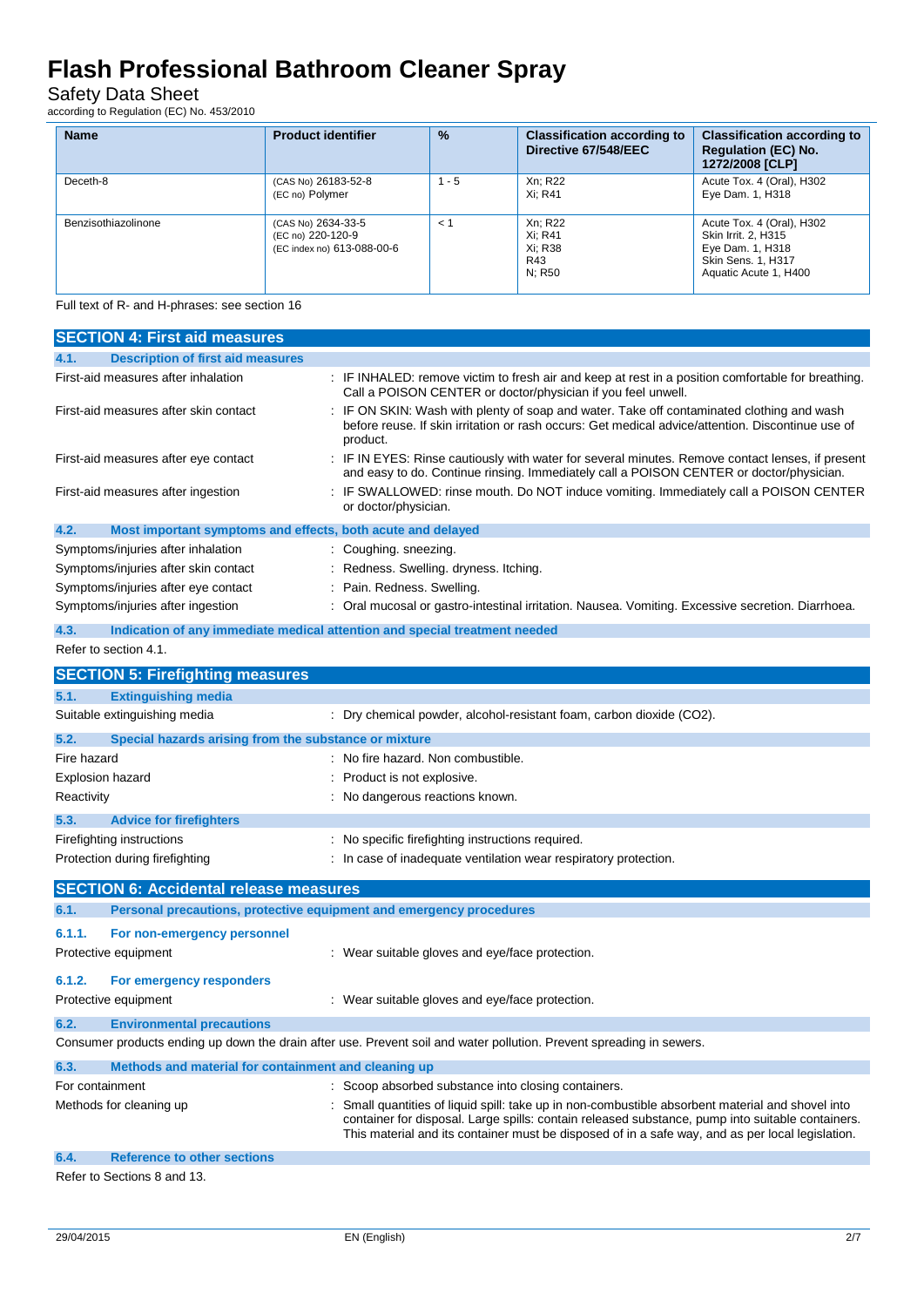Safety Data Sheet

according to Regulation (EC) No. 453/2010

| <b>SECTION 7: Handling and storage</b>                               |                                                                                                                                                             |  |  |  |
|----------------------------------------------------------------------|-------------------------------------------------------------------------------------------------------------------------------------------------------------|--|--|--|
| <b>Precautions for safe handling</b><br>7.1.                         |                                                                                                                                                             |  |  |  |
| Precautions for safe handling                                        | : Do not eat, drink or smoke when using this product. Do not handle until all safety precautions<br>have been read and understood. Avoid contact with eyes. |  |  |  |
| Conditions for safe storage, including any incompatibilities<br>7.2. |                                                                                                                                                             |  |  |  |
| Storage conditions                                                   | : Store in original container. Refer to section 10.                                                                                                         |  |  |  |
| Incompatible products                                                | $\therefore$ Refer to section 10.                                                                                                                           |  |  |  |
| Incompatible materials                                               | $:$ Refer to section 10.                                                                                                                                    |  |  |  |
| Prohibitions on mixed storage                                        | $\therefore$ Not applicable.                                                                                                                                |  |  |  |
| Storage area                                                         | : Store in a cool area. Store in a dry area.                                                                                                                |  |  |  |
| <b>Specific end use(s)</b><br>7.3.                                   |                                                                                                                                                             |  |  |  |
| Refer to section 1.2.                                                |                                                                                                                                                             |  |  |  |
| <b>SECTION 8: Exposure controls/personal protection</b>              |                                                                                                                                                             |  |  |  |

### **8.1. Control parameters**

**8.1.1. National limit values**

No additional information available

#### **8.1.2. Monitoring procedures: DNELS, PNECS, OEL**

No additional information available

| 8.2.   | <b>Exposure controls</b>         |                                     |
|--------|----------------------------------|-------------------------------------|
| 8.2.1. | Appropriate engineering controls | No additional information available |
| 8.2.2. | Personal protective equipment    |                                     |
|        | Eye protection                   | Wear eye/face protection.           |
|        | Skin and body protection         | Not applicable.                     |
|        | Respiratory protection           | Not applicable.                     |
|        | Thermal hazard protection        | Not applicable.                     |
| 8.2.3. | Environmental exposure controls  |                                     |

Prevent that the undiluted product reaches surface waters.

#### **SECTION 9: Physical and chemical properties**

#### **9.1. Information on basic physical and chemical properties**

| <b>Property</b>                            | Value               | <b>Unit</b>      | <b>Test method/Notes</b>                                                                             |
|--------------------------------------------|---------------------|------------------|------------------------------------------------------------------------------------------------------|
| Appearance                                 | Liquid.             |                  |                                                                                                      |
| Physical state                             | Liquid              |                  |                                                                                                      |
| Colour                                     | No data available   |                  |                                                                                                      |
| Odour                                      | pleasant (perfume). |                  |                                                                                                      |
| Odour threshold                            |                     | ppm              | Perceived odor at typical use conditions                                                             |
| pH                                         | 3.6                 |                  |                                                                                                      |
| Melting point                              |                     | °C               | Not available. This property is not<br>relevant for the safety and classification<br>of this product |
| Freezing point                             |                     |                  | Not available. This property is not<br>relevant for the safety and classification<br>of this product |
| Boiling point                              | No data available   |                  |                                                                                                      |
| Flash point                                | > 60                | °C               |                                                                                                      |
| Relative evaporation rate (butylacetate=1) |                     |                  | Not available. This property is not<br>relevant for the safety and classification<br>of this product |
| Flammability (solid, gas)                  | No data available   |                  |                                                                                                      |
| <b>Explosive limits</b>                    |                     | g/m <sup>3</sup> | Not available. This property is not<br>relevant for the safety and classification<br>of this product |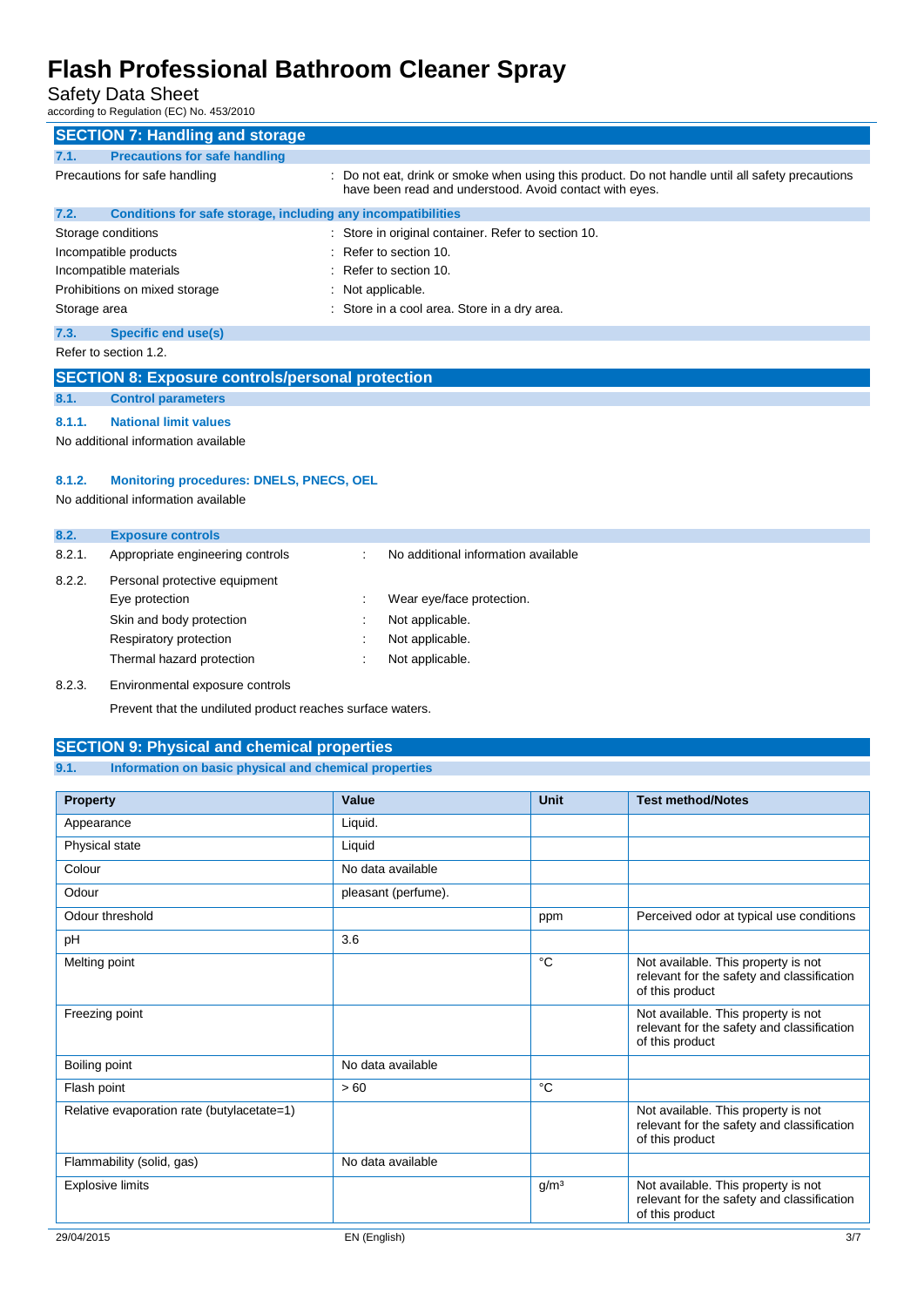### Safety Data Sheet

according to Regulation (EC) No. 453/2010

| <b>Property</b>                  | Value                                                                                                                                                       | <b>Unit</b> | <b>Test method/Notes</b>                                                                             |  |  |
|----------------------------------|-------------------------------------------------------------------------------------------------------------------------------------------------------------|-------------|------------------------------------------------------------------------------------------------------|--|--|
| Vapour pressure                  |                                                                                                                                                             |             | Not available. This property is not<br>relevant for the safety and classification<br>of this product |  |  |
| Relative density                 | No data available                                                                                                                                           |             |                                                                                                      |  |  |
| Solubility                       | Soluble in water.                                                                                                                                           |             |                                                                                                      |  |  |
| Log Pow                          | No data available                                                                                                                                           |             |                                                                                                      |  |  |
| Auto-ignition temperature        |                                                                                                                                                             |             | Not available. This property is not<br>relevant for the safety and classification<br>of this product |  |  |
| Decomposition temperature        |                                                                                                                                                             | °C          | Not available. This property is not<br>relevant for the safety and classification<br>of this product |  |  |
| Viscosity                        | 32                                                                                                                                                          | cP          |                                                                                                      |  |  |
| <b>Explosive properties</b>      | Not applicable. This product is not classified as explosive as it does not contain any<br>substances which possesses explosive properties CLP (Art 14 (2)). |             |                                                                                                      |  |  |
| Oxidising properties             | Not applicable. This product is not classified as oxidizing as it does not contain any<br>substances which possesses oxidizing properties CLP (Art 14 (2)). |             |                                                                                                      |  |  |
| 9.2.<br><b>Other information</b> |                                                                                                                                                             |             |                                                                                                      |  |  |

No additional information available

| <b>SECTION 10: Stability and reactivity</b>          |                                |  |  |  |
|------------------------------------------------------|--------------------------------|--|--|--|
| 10.1.<br><b>Reactivity</b>                           |                                |  |  |  |
| No dangerous reactions known.                        |                                |  |  |  |
| <b>Chemical stability</b><br>10.2.                   |                                |  |  |  |
| Stable under normal conditions.                      |                                |  |  |  |
| <b>Possibility of hazardous reactions</b><br>10.3.   |                                |  |  |  |
| Refer to section 10.1 on Reactivity.                 |                                |  |  |  |
| 10.4.<br><b>Conditions to avoid</b>                  |                                |  |  |  |
| Not required for normal conditions of use.           |                                |  |  |  |
| 10.5.<br><b>Incompatible materials</b>               |                                |  |  |  |
| Not applicable.                                      |                                |  |  |  |
| 10.6.<br><b>Hazardous decomposition products</b>     |                                |  |  |  |
| None under normal use.                               |                                |  |  |  |
| <b>SECTION 11: Toxicological information</b>         |                                |  |  |  |
| 11.1.<br><b>Information on toxicological effects</b> |                                |  |  |  |
| Acute toxicity                                       | : Not classified               |  |  |  |
| <b>Flash Professional Bathroom Cleaner Spray</b>     |                                |  |  |  |
| LD50 oral calculated<br>> 2000 mg/kg                 |                                |  |  |  |
| Benzisothiazolinone (2634-33-5)                      |                                |  |  |  |
| LD50 oral rat                                        | 0.67 g/kg                      |  |  |  |
| LD50 dermal rat                                      | 4115 mg/kg                     |  |  |  |
| ATE CLP (oral)                                       | 670 mg/kg bodyweight           |  |  |  |
| ATE CLP (dermal)                                     | 4115 mg/kg bodyweight          |  |  |  |
| Deceth-8 (26183-52-8)                                |                                |  |  |  |
| LD50 oral rat                                        | 500 mg/kg                      |  |  |  |
| LD50 dermal rabbit                                   | 2001 mg/kg                     |  |  |  |
| ATE CLP (oral)                                       | 500 mg/kg bodyweight           |  |  |  |
| ATE CLP (dermal)                                     | 2001 mg/kg bodyweight          |  |  |  |
| Skin corrosion/irritation                            | Not classified                 |  |  |  |
|                                                      | pH: 3.6                        |  |  |  |
| Serious eye damage/irritation                        | Causes serious eye irritation. |  |  |  |
|                                                      | pH: 3.6                        |  |  |  |
| Respiratory or skin sensitisation                    | Not classified                 |  |  |  |
| Germ cell mutagenicity                               | Not classified                 |  |  |  |
| Carcinogenicity                                      | Not classified                 |  |  |  |
| 29/04/2015                                           | 4/7<br>EN (English)            |  |  |  |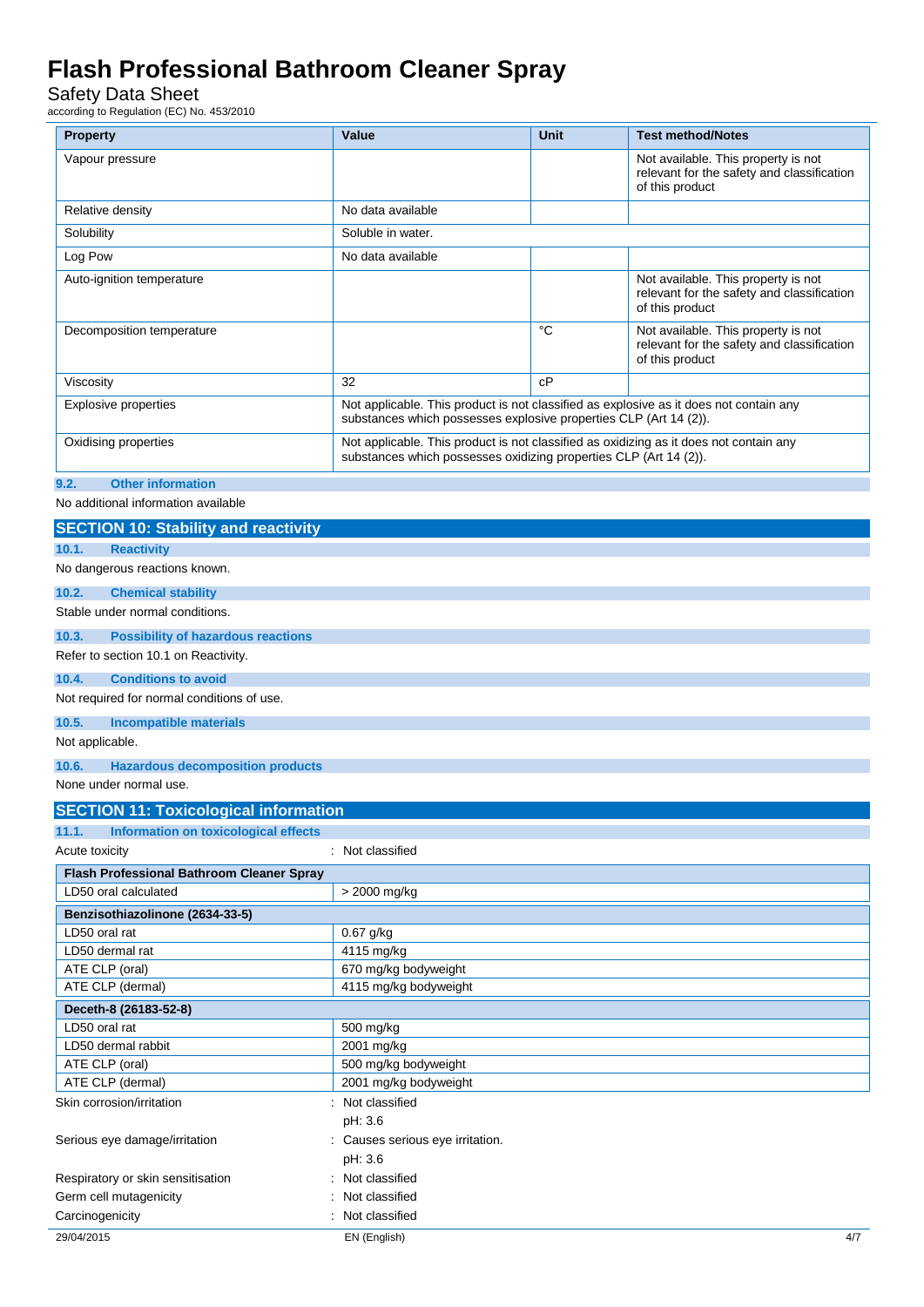Safety Data Sheet

according to Regulation (EC) No. 453/2010

| Reproductive toxicity<br>Specific target organ toxicity (single exposure)<br>Specific target organ toxicity (repeated<br>exposure) | : Not classified<br>Not classified<br>Not classified                                                                                                                                                                                                                                                                                                                                                                                                                                                                                                                                                                                                                                                                                                                                                                                                                  |
|------------------------------------------------------------------------------------------------------------------------------------|-----------------------------------------------------------------------------------------------------------------------------------------------------------------------------------------------------------------------------------------------------------------------------------------------------------------------------------------------------------------------------------------------------------------------------------------------------------------------------------------------------------------------------------------------------------------------------------------------------------------------------------------------------------------------------------------------------------------------------------------------------------------------------------------------------------------------------------------------------------------------|
| Aspiration hazard                                                                                                                  | : Not classified                                                                                                                                                                                                                                                                                                                                                                                                                                                                                                                                                                                                                                                                                                                                                                                                                                                      |
| Potential Adverse human health effects and<br>symptoms                                                                             | : Acute Toxicity: based upon available data of the substances, classification criteria are not met.<br>Carcinogenicity: based upon available data of the substances, classification criteria are not<br>met. Corrosivity: based upon available data of the substances, classification criteria are not<br>met. Toxicity for Reproduction: based upon available data of the substances, classification<br>criteria are not met. Sensitization: based upon available data of the substances, classification<br>criteria are not met. Repeated Dose Toxicity: based upon available data of the substances,<br>classification criteria are not met. Mutagenicity: based upon available data of the substances,<br>classification criteria are not met. Irritation: based upon available preparation data and bridging<br>principles, classification criteria are not met. |
| Other information                                                                                                                  | Likely routes of exposure: skin and eye. Information on Effects: refer to section 4.                                                                                                                                                                                                                                                                                                                                                                                                                                                                                                                                                                                                                                                                                                                                                                                  |

|                   | <b>SECTION 12: Ecological information</b> |                                                                                                                                                                                                                                                 |
|-------------------|-------------------------------------------|-------------------------------------------------------------------------------------------------------------------------------------------------------------------------------------------------------------------------------------------------|
| 12.1.             | <b>Toxicity</b>                           |                                                                                                                                                                                                                                                 |
| Ecology - general |                                           | : No known adverse effects on the functioning of water treatment plants under normal use<br>conditions as recommended. The product is not considered harmful to aquatic organisms nor to<br>cause long-term adverse effects in the environment. |

| Benzisothiazolinone (2634-33-5)               |  |  |  |  |
|-----------------------------------------------|--|--|--|--|
| $1.9$ mg/                                     |  |  |  |  |
| $3.7 \text{ mg/l}$                            |  |  |  |  |
| $0.19$ mg/l                                   |  |  |  |  |
| 1.9 mg/l Mysid shrimp (Mysidopsis bahia) 96 h |  |  |  |  |
| $0.38$ mg/l                                   |  |  |  |  |
| $0.4$ mg/l                                    |  |  |  |  |
| Deceth-8 (26183-52-8)                         |  |  |  |  |
| $10$ mg/l                                     |  |  |  |  |
| $10$ mg/l                                     |  |  |  |  |
| 140 mg/l                                      |  |  |  |  |
| $10$ mg/l                                     |  |  |  |  |
|                                               |  |  |  |  |

#### **12.2. Persistence and degradability**

|                               | Deceth-8 (26183-52-8)            |                                                      |  |  |  |
|-------------------------------|----------------------------------|------------------------------------------------------|--|--|--|
| Persistence and degradability |                                  | The substance is biodegradable. Unlikely to persist. |  |  |  |
| Biodegradation                |                                  | >60%                                                 |  |  |  |
| 12.3.                         | <b>Bioaccumulative potential</b> |                                                      |  |  |  |

### No additional information available

**12.4. Mobility in soil**

| Deceth-8 (26183-52-8)                                                |                 |  |  |
|----------------------------------------------------------------------|-----------------|--|--|
| Mobility in soil                                                     | $2000 (= 5000)$ |  |  |
| 12.5.<br><b>Results of PBT and vPvB assessment</b>                   |                 |  |  |
| <b>Flash Professional Bathroom Cleaner Spray</b>                     |                 |  |  |
| Results of PBT assessment<br>No presence of PBT and vPvB ingredients |                 |  |  |
| 12.6.<br>Other adverse effects                                       |                 |  |  |

| Other information |  |  |
|-------------------|--|--|
|-------------------|--|--|

: No other effects known.

| <b>SECTION 13: Disposal considerations</b> |                                |                                                                                                                                                                                                                                                                                                                                                                                                                                                                                                    |
|--------------------------------------------|--------------------------------|----------------------------------------------------------------------------------------------------------------------------------------------------------------------------------------------------------------------------------------------------------------------------------------------------------------------------------------------------------------------------------------------------------------------------------------------------------------------------------------------------|
| 13.1.                                      | <b>Waste treatment methods</b> |                                                                                                                                                                                                                                                                                                                                                                                                                                                                                                    |
| 13.1.1.                                    | Regional legislation (waste)   | : Disposal must be done according to official regulations.                                                                                                                                                                                                                                                                                                                                                                                                                                         |
| 13.1.2                                     | Disposal recommendations       | : The waste codes/waste designations below are in accordance with EWC. Waste<br>must be delivered to an approved waste disposal company. The waste is to be kept<br>separate from other types of waste until its disposal. Do not throw waste product<br>into the sewer. Where possible recycling is preferred to disposal or incineration.<br>. For handling waste, see measures described in section 7. Empty, uncleaned<br>packaging need the same disposal considerations as filled packaging. |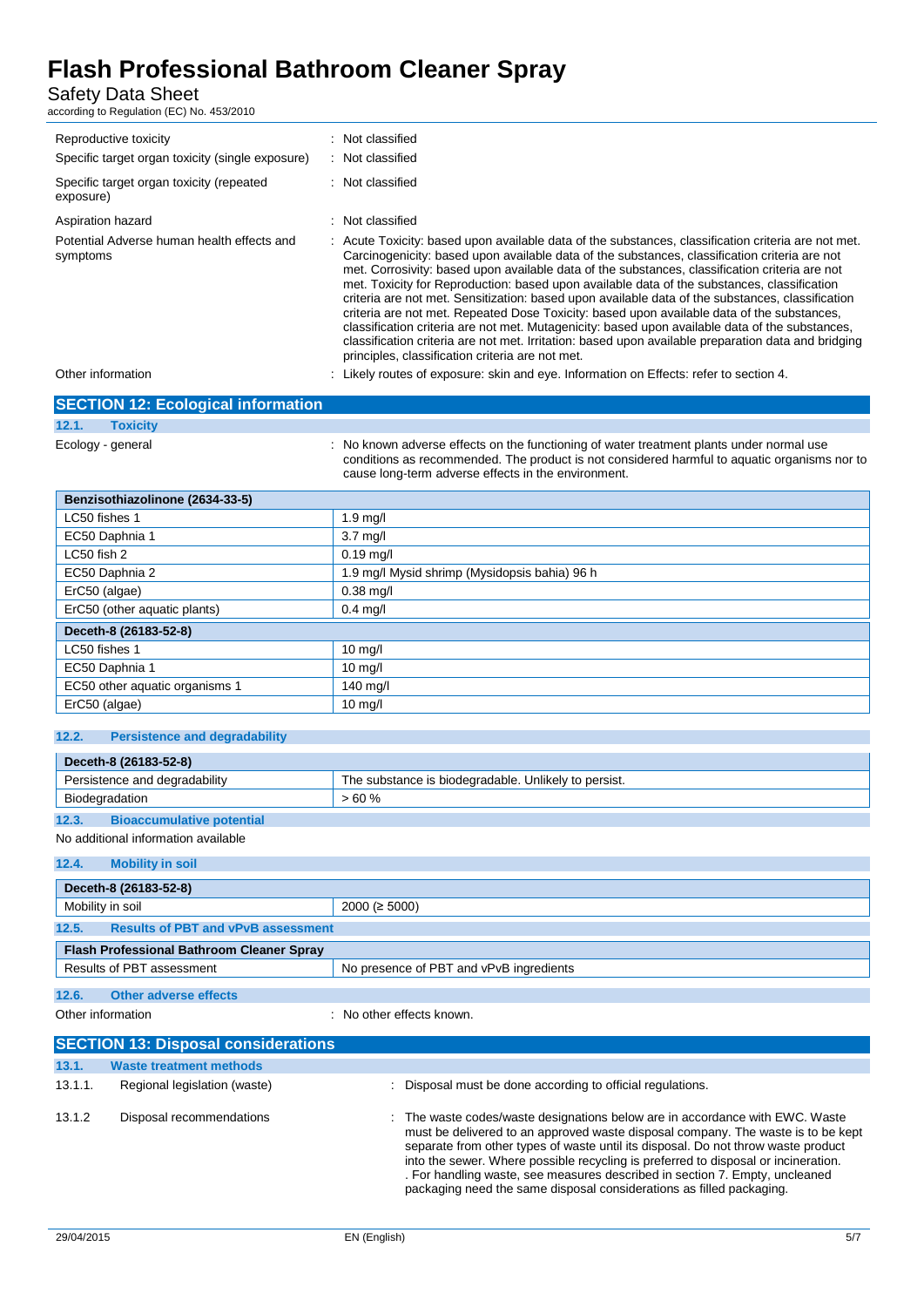Safety Data Sheet

according to Regulation (EC) No. 453/2010

| 13.1.3 | EURAL Waste code product | $\therefore$ 20 01 29 $^*$ - detergents containing dangerous substances   |
|--------|--------------------------|---------------------------------------------------------------------------|
|        |                          | 15 01 10* - packaging containing residues of or contaminated by dangerous |
|        |                          | substances                                                                |

|                  | <b>SECTION 14: Transport information</b>                                                                                                                                    |                                                                                                                                                                                                                                                                                                                                                                                                 |
|------------------|-----------------------------------------------------------------------------------------------------------------------------------------------------------------------------|-------------------------------------------------------------------------------------------------------------------------------------------------------------------------------------------------------------------------------------------------------------------------------------------------------------------------------------------------------------------------------------------------|
| 14.1.            | <b>UN number</b>                                                                                                                                                            |                                                                                                                                                                                                                                                                                                                                                                                                 |
| Not applicable   |                                                                                                                                                                             |                                                                                                                                                                                                                                                                                                                                                                                                 |
| 14.2.            | <b>UN proper shipping name</b>                                                                                                                                              |                                                                                                                                                                                                                                                                                                                                                                                                 |
| Not applicable   |                                                                                                                                                                             |                                                                                                                                                                                                                                                                                                                                                                                                 |
| 14.3.            | <b>Transport hazard class(es)</b>                                                                                                                                           |                                                                                                                                                                                                                                                                                                                                                                                                 |
| Not applicable   |                                                                                                                                                                             |                                                                                                                                                                                                                                                                                                                                                                                                 |
| 14.4.            | <b>Packing group</b>                                                                                                                                                        |                                                                                                                                                                                                                                                                                                                                                                                                 |
| Not applicable   |                                                                                                                                                                             |                                                                                                                                                                                                                                                                                                                                                                                                 |
| 14.5.            | <b>Environmental hazards</b>                                                                                                                                                |                                                                                                                                                                                                                                                                                                                                                                                                 |
| Not applicable   |                                                                                                                                                                             |                                                                                                                                                                                                                                                                                                                                                                                                 |
| 14.6.            | <b>Special precautions for user</b>                                                                                                                                         |                                                                                                                                                                                                                                                                                                                                                                                                 |
| Not applicable   |                                                                                                                                                                             |                                                                                                                                                                                                                                                                                                                                                                                                 |
| 14.7.            |                                                                                                                                                                             | Transport in bulk according to Annex II of MARPOL 73/78 and the IBC Code                                                                                                                                                                                                                                                                                                                        |
| Not applicable   |                                                                                                                                                                             |                                                                                                                                                                                                                                                                                                                                                                                                 |
|                  | <b>SECTION 15: Regulatory information</b>                                                                                                                                   |                                                                                                                                                                                                                                                                                                                                                                                                 |
| Ingredient label |                                                                                                                                                                             | : <5% Anionic surfactants, Non-ionic surfactants; Benzisothiazolinone, Perfumes, Hexyl<br>cinnamal.                                                                                                                                                                                                                                                                                             |
| 15.1.            |                                                                                                                                                                             | Safety, health and environmental regulations/legislation specific for the substance or mixture                                                                                                                                                                                                                                                                                                  |
| 15.1.1.          | <b>EU-Regulations</b>                                                                                                                                                       |                                                                                                                                                                                                                                                                                                                                                                                                 |
|                  | Contains no substances with Annex XVII restrictions<br>Contains no substance on the REACH candidate list<br>Contains no REACH Annex XIV substances<br>CESIO recommendations | : The surfactant(s) contained in this preparation complies (comply) with the biodegradability<br>criteria as laid down in Regulation (EC) No.648/2004 on detergents. Data to support this<br>assertion are held at the disposal of the competent authorities of the Member States and will be<br>made available to them, at their direct request or at the request of a detergent manufacturer. |
| regulations      | Other information, restriction and prohibition                                                                                                                              | Classification according to Regulation (EC) No. 1272/2008 [CLP]. Regulation (EC) No.<br>648/2004 of 31 March 2004 on detergents. Registration, Evaluation, Authorisation and<br>Restriction of Chemicals Regulation (EC) No 1907/2006.                                                                                                                                                          |

#### **15.1.2. National regulations**

No additional information available

| 15.2.                                              | <b>Chemical safety assessment</b> |                  |
|----------------------------------------------------|-----------------------------------|------------------|
| No chemical safety assessment has been carried out |                                   |                  |
| <b>SECTION 16: Other information</b>               |                                   |                  |
| 16.1.                                              | Indication of changes             |                  |
|                                                    | Indication of changes             | : Not applicable |

#### **16.2. Abbreviations and acronyms**

No additional information available

| Classification and procedure used to derive the classification for mixtures according to Regulation (EC) 1272/2008 [CLP]<br>16.3. |                                   |                                                                 |  |
|-----------------------------------------------------------------------------------------------------------------------------------|-----------------------------------|-----------------------------------------------------------------|--|
| Classification according to Regulation (EC) No. 1272/2008 [CLP]<br>classification procedure                                       |                                   |                                                                 |  |
| Eye Irrit. 2                                                                                                                      |                                   | Calculation method                                              |  |
| Relevant R-phrases and/or H-statements (number and full text) for mixture and substances<br>16.4.                                 |                                   |                                                                 |  |
| Acute Tox. 4 (Oral)                                                                                                               | Acute toxicity (oral), Category 4 |                                                                 |  |
| Aquatic Acute 1                                                                                                                   |                                   | Hazardous to the aquatic environment - Acute Hazard, Category 1 |  |
| Eye Dam. 1                                                                                                                        |                                   | Serious eye damage/eye irritation, Category 1                   |  |
| Serious eye damage/eye irritation, Category 2<br>Eye Irrit. 2                                                                     |                                   |                                                                 |  |
| Skin Irrit, 2<br>Skin corrosion/irritation, Category 2                                                                            |                                   |                                                                 |  |
| Skin Sens. 1<br>Sensitisation - Skin, category 1                                                                                  |                                   |                                                                 |  |
| H302<br>Harmful if swallowed                                                                                                      |                                   |                                                                 |  |